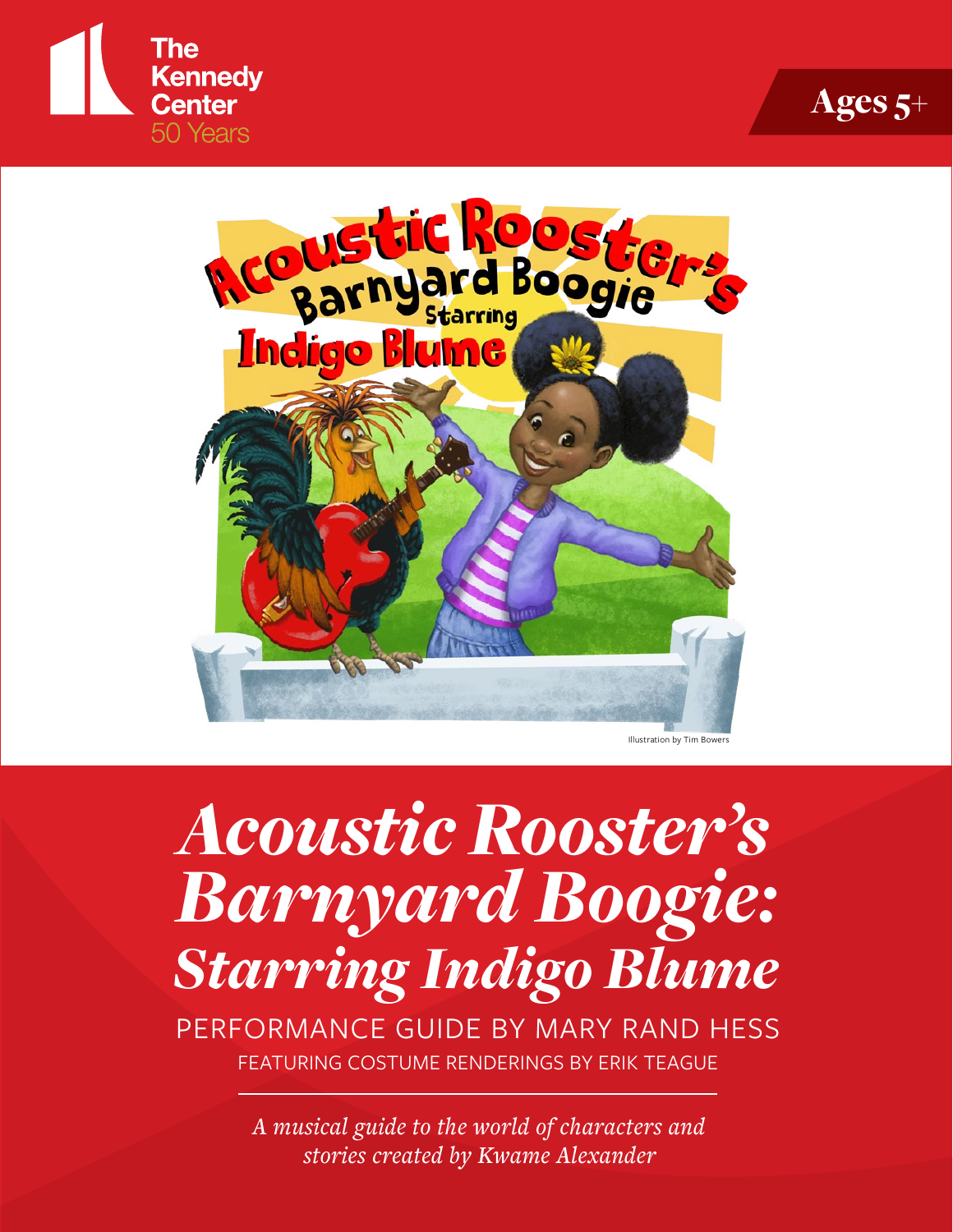# Musical Terms & Fantastical Facts:

#### *Acoustic Rooster LOVES to rock out on his acoustic guitar!*

The **acoustic guitar** is a popular instrument in the string family, made up of six steel strings and a hollow wooden body. The vibrations of the strings are amplified through the guitar's bridge and soundboard, giving it that warm, sweet, melodic sound. The acoustic guitar "sings" on its own… it does not need to be plugged into an amplifier, like its sibling, the electric guitar. In fact, just like Rooster, you can play the acoustic guitar by simply using your fingers or a guitar pick to gently pluck the strings. And, you can take an acoustic guitar almost anywhere and everywhere you go.

#### *Mules TOOTS the trumpet.*

TOOT-TOOT! The **trumpet** is a lively instrument in the brass family, full of life and golden, rich sound. It's been around for a long time. In fact, this instrument dates back over 3,500 years. So how does it get its snazzy, jazzy sound? A trumpeter "buzzes" their lips as they blow into the mouthpiece. The air vibrates down the trumpet and the sound dances out of the bell. The trumpeter also uses fingers to press down on the valves and pushes the slides back and forth to make just the right pitch and sound. Give it a try sometime!

# *Duck can really jam on that piano.*

The **piano** is a musical instrument that has wire strings that make a sound when struck by felt-covered hammers, which are moved after a player taps the keys with their fingers. If you count all the black and white keys, you will notice there's 88 in total. There are also seven octaves! It has the widest range of notes of any instrument, and the songs you can compose on the piano are endless. The piano is versatile, and can be used in every genre of music.

#### *Those gals really sang' their hearts out!*

*Indigo, Dairy, and Chickee really have range (and we don't mean free range on the farm)!*

Like all the characters in the musical, you can use your **voice** as an instrument, too. When you sing, you are making music, thanks to something called vocal cords (aka vocal folds) located in your voice box (aka larynx) inside the neck. There are no two voices just alike, so your voice is a unique instrument to share with others, whether you are speaking, reciting a poem, or singing a song. Just as an instrument must be tuned, so must your voice. There are warmups and special exercises to practice to keep your voice healthy and performance ready. Don't be afraid to set your voice free!

## *All that jazz!*

Jazz is a form of music developed by African Americans in the late nineteenth century. A blend of African and European musical traditions, it is truly an American cultural creation. It is music that relies on rhythm with "bent" and "blue" notes and a lot of improvisation. Improvisation means that jazz performers often make up songs, or parts of songs, on the spot. This is not an easy thing to do, but it is a great deal of fun. Many jazz songs also have "call and response" in them, which has one musician calling out with an instrument or voice, and another responding with a musical "answer." It's a conversation in a song. Grab an instrument or use your voice to scat, chat, sing, and jam with a friend.

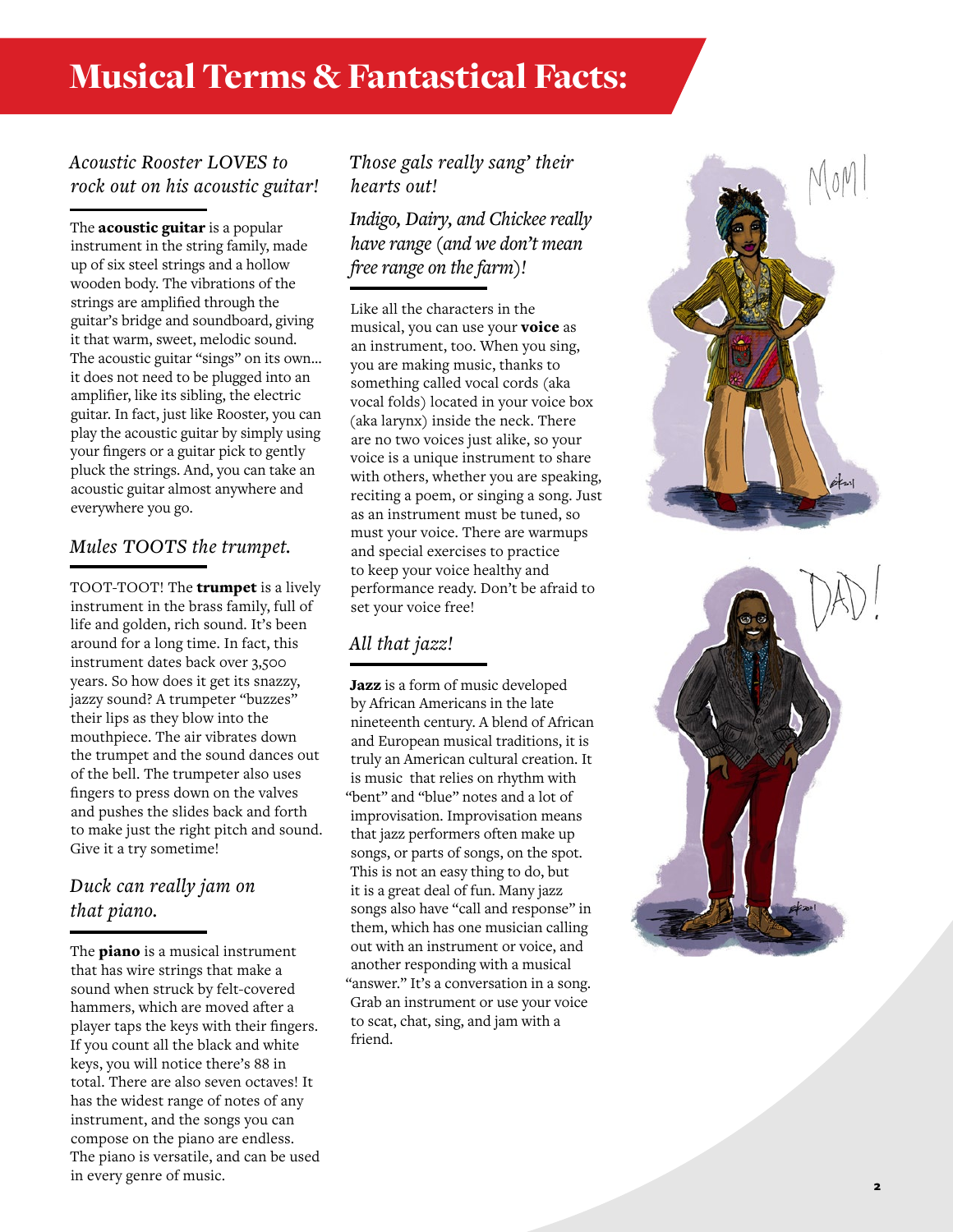#### *The Hen from Ipanema…*

Bossa Nova is a mellow style of jazz that was created in Rio de Janeiro, Brazil, during the 1950s by artists like Antônio Carlos Jobim and João Gilberto. It encompasses the African rhythms and beats of samba, along with Portuguese lyrics and American jazz music. It has a cool, laid-back, beachy vibe. The song "The Girl from Ipanema" by Antônio Carlos Jobim and Vinicius de Moraes was once the world's most played song, just after the Beatles' song, "Yesterday." In our musical, Acoustic Rooster performs his own Bossa Nova tune called "Cucuricu," which is inspired by the way Brazilians describe the sound a chicken makes. Acoustic Rooster, of course, says, "Cocka-doodle-doo!"

#### *Dairy's songs are full of southern charm and twang!*

Country is a style of popular American music that originated in the south and west. Its roots are steeped in folk songs and ballads, often with a country twang. The instruments are varied, just like the voices of those who sing country songs. If you listen to a country music station or album, you'll often hear the steel guitar, bass, and drums…sometimes the autoharp, banjo, fiddle, and more. Country singers love to tell stories of hardships and woes in their songs. If you want to create something rewarding and entertaining (it can also be funny), write about a no-good-awful day and sing about it to your family and friends.

#### *Let's rock 'n' roll!*

Rock 'n' roll, like jazz, is a popular music that comes out of the African-American tradition. Musicians like Chuck Berry and Sister Rosetta Sharp combined elements of jazz, R&B (rhythm and blues), gospel, and country, then added electric guitars, electric bass, drum kits, and keyboards to create this wild and intense musical expression. Within rock 'n' roll music, there are subgenres, too, such as classic rock, funk, punk, alternative, progressive, hard, indie, and heavy metal. Like a rollercoaster ride, a rock song is often fast paced with a rise and fall of emotions. With electric instruments and loud, booming vocals, rock music will NEVER put you to sleep.

#### *Did you hear Chickee rap? Squawk-a-dee!*

Rap is a unique American form of music that uses rhythm, rhyme and spoken word performed over an instrumental beat to express a thought, tell a story, or share an observation (and sometimes all three). With its roots in West African storytelling, blues and jazz, and African-American poetry, it was created on the island of Jamaica and in the streets of New York City. It is one of the most popular music genres today, and there are many new rap artists that arrive on the scene each year. The words they rap are just as important as the beats they create, and both will keep you thinking and dancing, smiling and chanting! Just ask Chickee!

## *Hip hop until you don't stop!*

Hip hop is a cultural movement that includes rap, poetry, dance, theatre, literature, deejaying, visual arts (like graffiti), and fashion. It was born in the Bronx in New York City as a uniquely African-American lifestyle of expression and shared experiences, but the love for this cultural phenomenon has spread across the globe, loved and lived by kids and adults from Paris to Poland. We all love to hear *a little flava in ya ear*.



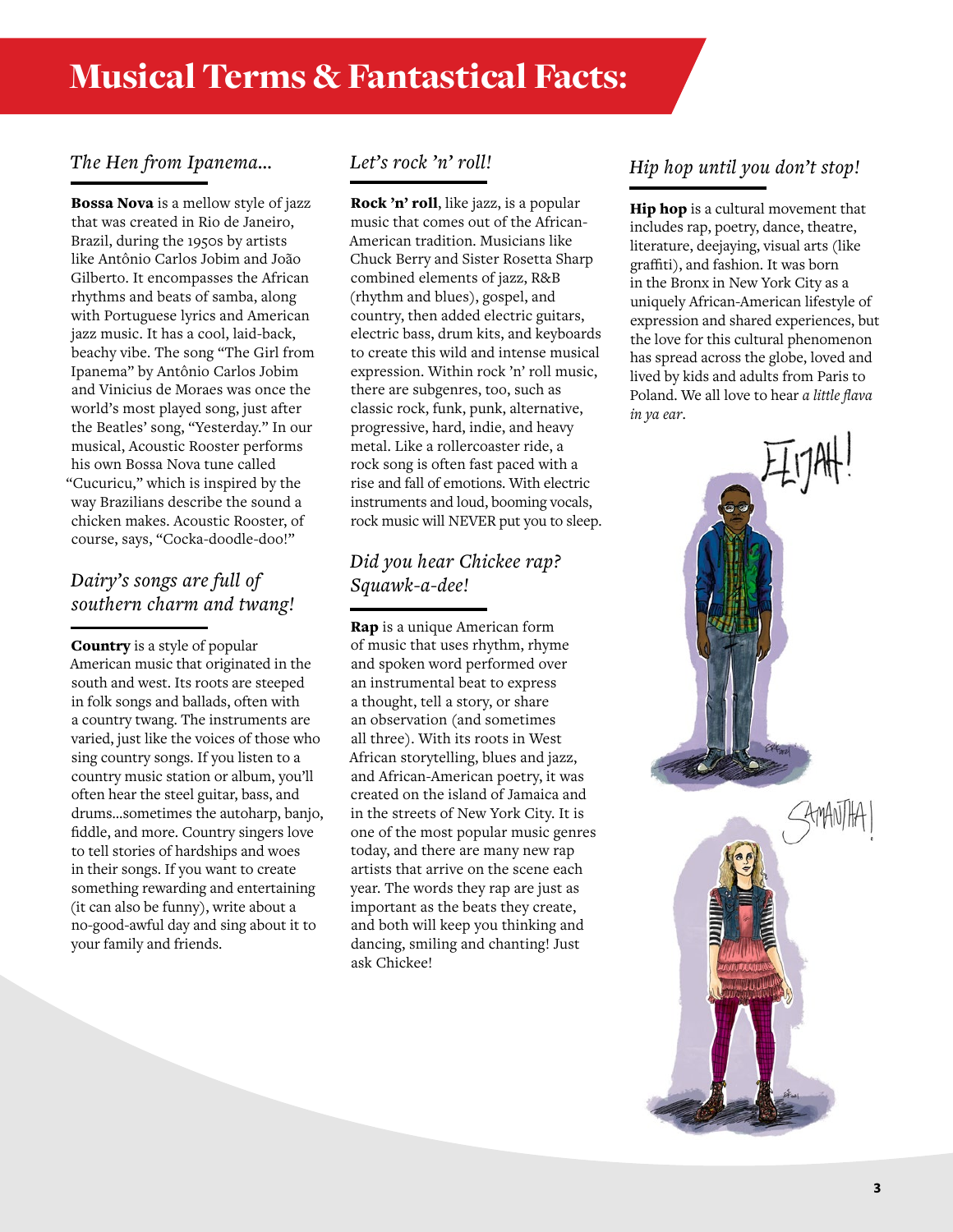#### *And we do it all with soul.*

Soul music was born from blues clubs, street corners, and Black churches. When gospel songs and melodies were changed into secular lyrics for everyone to sing, regardless of religion, the result was this new vocal-driven music. It is often a mixture of up-tempo rhythm-andblues and has an expressiveness that is contagious. It has strongly influenced other genreslike R&B, funk, dance music, and HipHop. Soul music is good for your soul.

#### *Pick It Up!*

Did you know the song "Pick It Up" in the musical is a Go-go piece? Go-go originated in Washington, D.C., in the 1970s. It is said to have been created by guitarist and singer Chuck Brown. It has a sound that is influenced by salsa, funk, soul, and blues. Its rhythm and heavy use of drumming on percussion instruments (including congas) make this music undeniably enjoyable to listen to, as you try to keep up with the colorful beat. A Go-go band has multiple percussionists, keyboard players, and a string and horn section. There are often call and response sessions in these songs involving the audience. The beat in this style of music can go on for hours and hours because listeners just can't get enough.

#### *We got some Go-go and some BEBOP!*

Bebop, also known as "bop," is a style of instrumental jazz music that combines a lot of improv and has a unique sound that falls somewhere between cool jazz and big band swing. It has a fast tempo, and includes instruments such as the piano, one to three trumpets or saxophones, drums, and a double bass. The unpredictable rhythms and challenging harmonies of leading Bebop musicians like Charlie "Bird" Parker and Sonny Rollins always keeps listeners (and other musicians) on their toes.

#### *I've got the blues over the news.*

Blues is a form of folk music originally created in the south in the early 20th century out of the field hollers, work songs, and spirituals of enslaved African-American. This expressive vocal and lyrical genre, often with a somber tone, uses an electric guitar and metal slide for a soulful effect, and has had a strong influence on jazz, rhythm and blues, rock 'n' roll, and country music. While country singers tell stories, blues singers express the anguish and the hopes. Some people might say, "I'm kind of blue," when they're feeling down, and this kind of music does a great job of expressing the blues.

#### *I'm singing about the Barnyard Boogie…Barnyard Boogie Blues…*

Boogie is a style of blues that is usually played on the piano with a repetitive rhythm and groove, and a fast, strong beat to keep the energy alive and moving. The word "boogie" is also used to describe dancing to popular pop, rock, jazz, or blues music. Let's boogie!

#### *You are amazing, you are so cool…*

A ballad is a narrative verse that can either be a poem or become a song. When a ballad is a song, it usually has a slower tempo with lyrics that tell stories of love or difficult times. Ballads make beautiful, heartfelt songs and tend to be packed with emotions. Have a Kleenex nearby because sometimes ballads can make you cry.

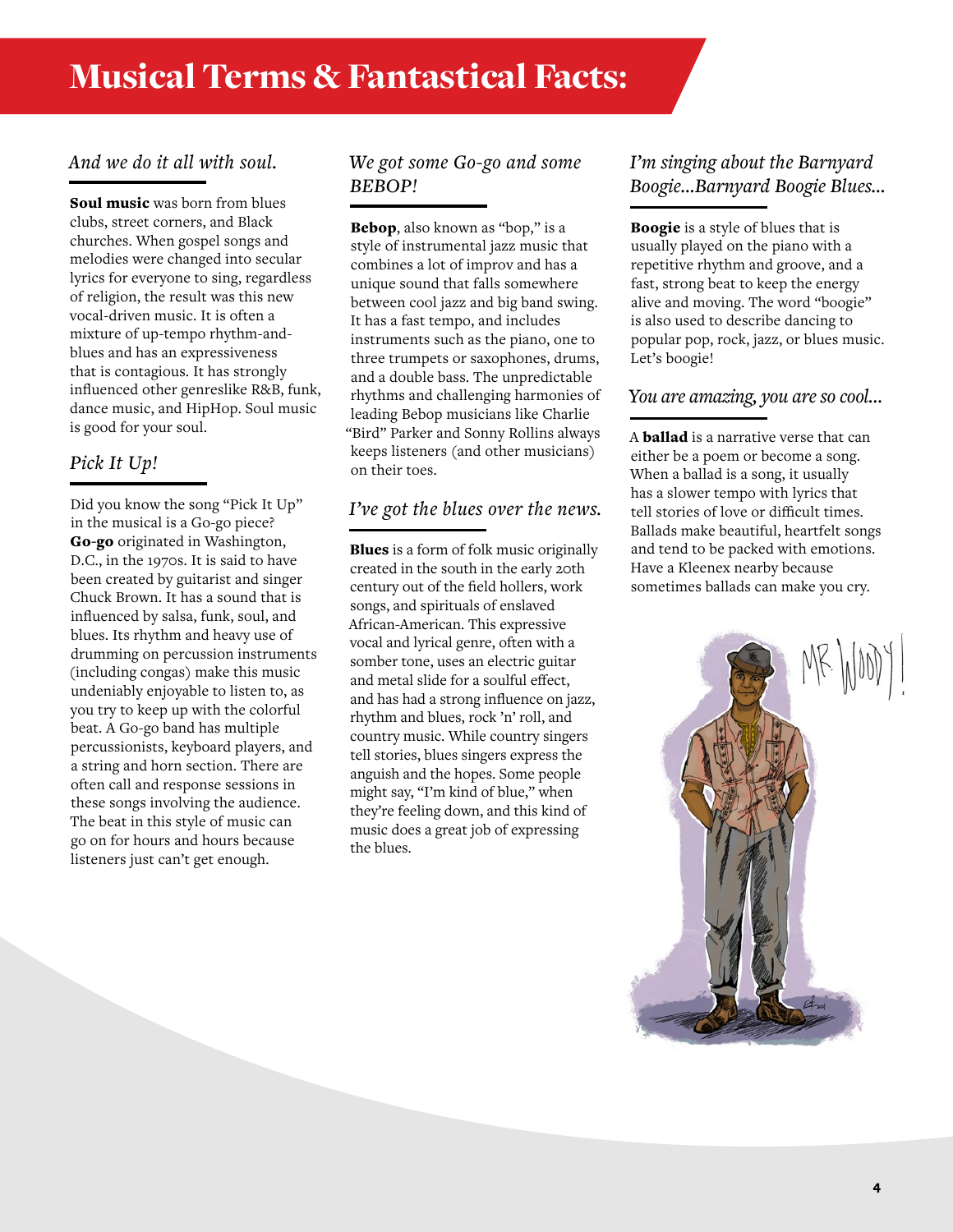The characters from *Acoustic Rooster's Barnyard Boogie: Starring Indigo Blume* are inspired by some real-life legends. Read on!



**Miles Davis:**  *"Do not fear mistakes. There are none."*

The character Mules Davis was created because of the famous jazz trumpeter, flugelhorn player, composer, and bandleader, *Miles Dewey Davis III* (May 26, 1926-September 28, 1991). When Miles was 13, his father introduced him to the trumpet. He began to take lessons and was soon hooked on practicing, learning everything he could about this instrument. He started playing professionally in high school, and by age 17 was invited to perform on stage with jazz artists Dizzy Gillespie and Charlie Parker. He enrolled in The Juilliard School (once known as the Institute of Musical Art), but eventually dropped out to pursue his jazz career full-time. Miles ended up becoming one of the most celebrated jazz artists of the twentieth century, releasing dozens and dozens of albums. He was always willing to grow and change with the times, and his innovative and improvisational musical style ensured that he would be remembered as a jazz G.O.A.T. (greatest of all time). His music is still played and celebrated by countless listeners today. Check out his album *Kind of Blue*, the most popular and bestselling jazz album of ALL TIME, to get a feel for how cool Miles Davis' music was and still is…even today!



**Duke Ellington:**  *"A problem is a chance to do your best."*

Duck Ellington is the lovable, quirky animal version of the great Edward Kennedy "Duke" Ellington (April 29, 1899-May 24, 1974), an American pianist, big-band leader, composer, and arranger. Duke was born in Washington, D.C., and raised by musically gifted parents. By the age of seven, he was taking piano lessons. It was during this time that he landed the nickname Duke because of his polished manners. He composed his first song at 15 and started playing music professionally by age 17. Many of his songs have become American standards, like "I Got it Bad and That Ain't Good," "Take the A Train," and "In A Sentimental Mood." He performed in Broadway nightclubs, toured in Europe, and made hundreds of song recordings with his bands. The originator of big-band jazz, he was awarded a posthumous *Pulitzer Prize Special Award* for music in 1999 and is considered one of the greatest musicians in the history of jazz. Another G.O.A.T.



**Dolly Parton:**  *"Find out who you are. And do it on purpose."*

In our musical, the character Dairy Parton is our "hats off" to the country music legend and actress, *Dolly Parton*  (born January 19, 1946). She is known for her number one country hits like "Jolene," "I Will Always Love You," and "9 to 5." She is also famous for her sparkly boots and clothes, her love of books (having founded Imagination Library), and her amusement park called Dollywood. Dolly grew up one of twelve children in rural Appalachia, where she learned how to sing and play the guitar from her mom and other family members. She started performing at church at a young age, and not too long after she received her first guitar from a relative, she began composing her own tunes. By age ten, she was performing on television and radio shows. She even debuted at the Grand Ole Opry at just 13 years old. Once she graduated high school, she moved to Nashville to chase her dream of becoming a country music star. She has since won many awards and written thousands of songs, even for other recording artists. She continues to make country music history by creating albums and singing her songs before millions of fans.